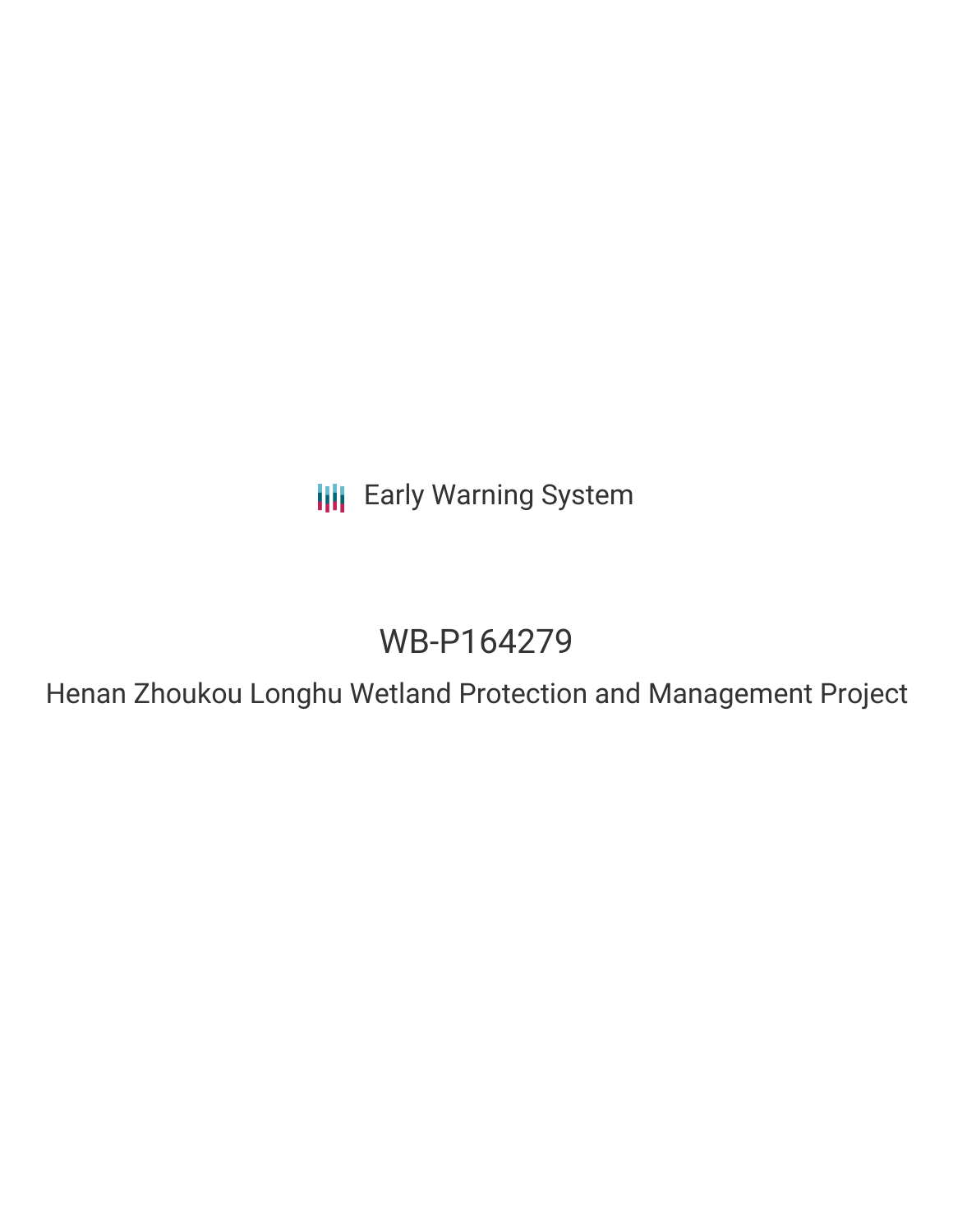

# **Quick Facts**

| <b>Countries</b>               | China                                                  |
|--------------------------------|--------------------------------------------------------|
| <b>Specific Location</b>       | Longhu Lake, Zhoukou (Huaiyang County), Henan Province |
| <b>Financial Institutions</b>  | World Bank (WB)                                        |
| <b>Status</b>                  | Canceled                                               |
| <b>Bank Risk Rating</b>        | A                                                      |
| <b>Borrower</b>                | People's Republic of China                             |
| <b>Sectors</b>                 | <b>Climate and Environment</b>                         |
| <b>Investment Type(s)</b>      | Loan                                                   |
| <b>Investment Amount (USD)</b> | \$200.00 million                                       |
| <b>Loan Amount (USD)</b>       | \$200.00 million                                       |
| <b>Project Cost (USD)</b>      | $$320.00$ million                                      |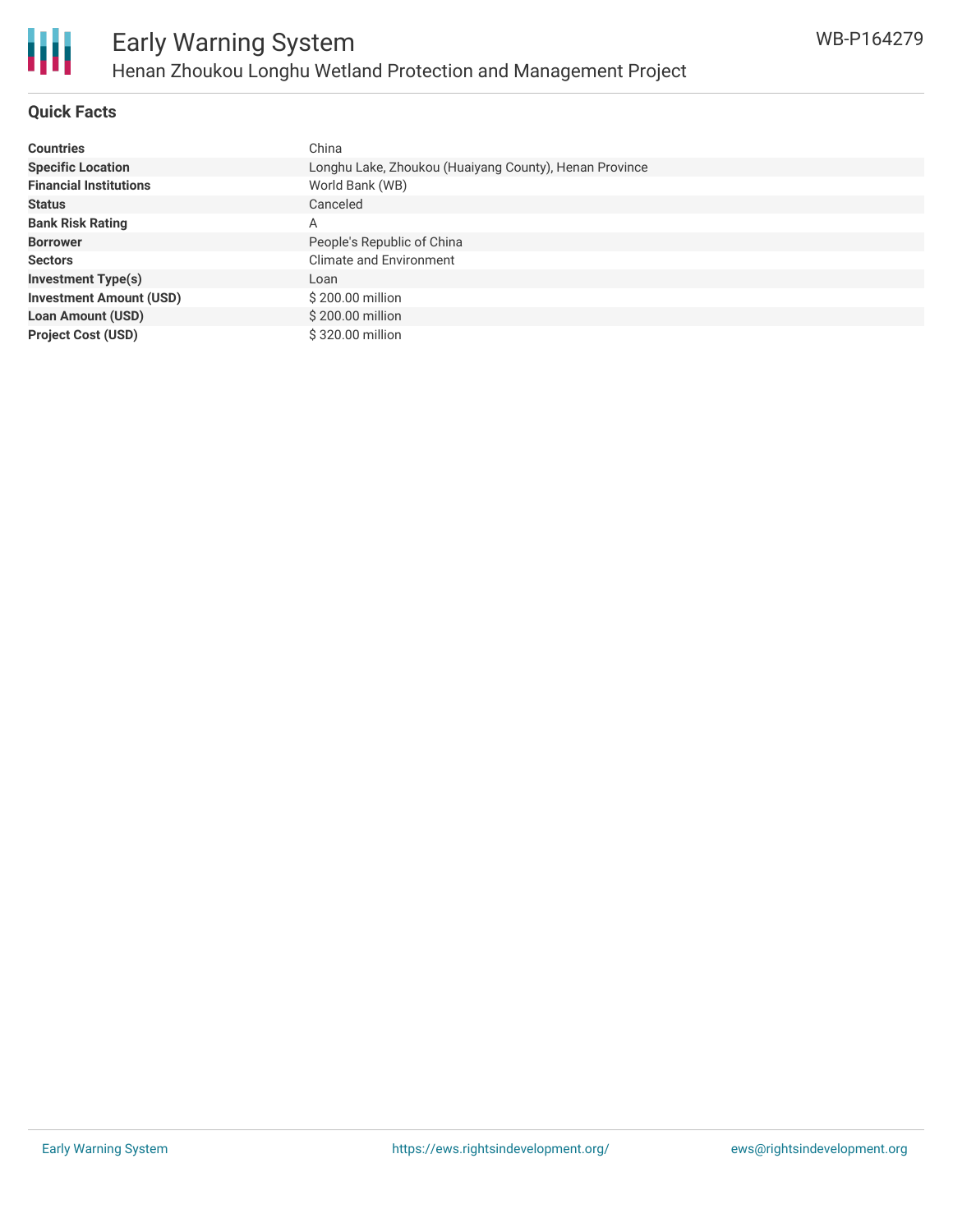

# **Project Description**

According to the bank document, the proposed Project Development Objective (PDO) is to improve the management of, and remove water pollution from Longhu Wetland.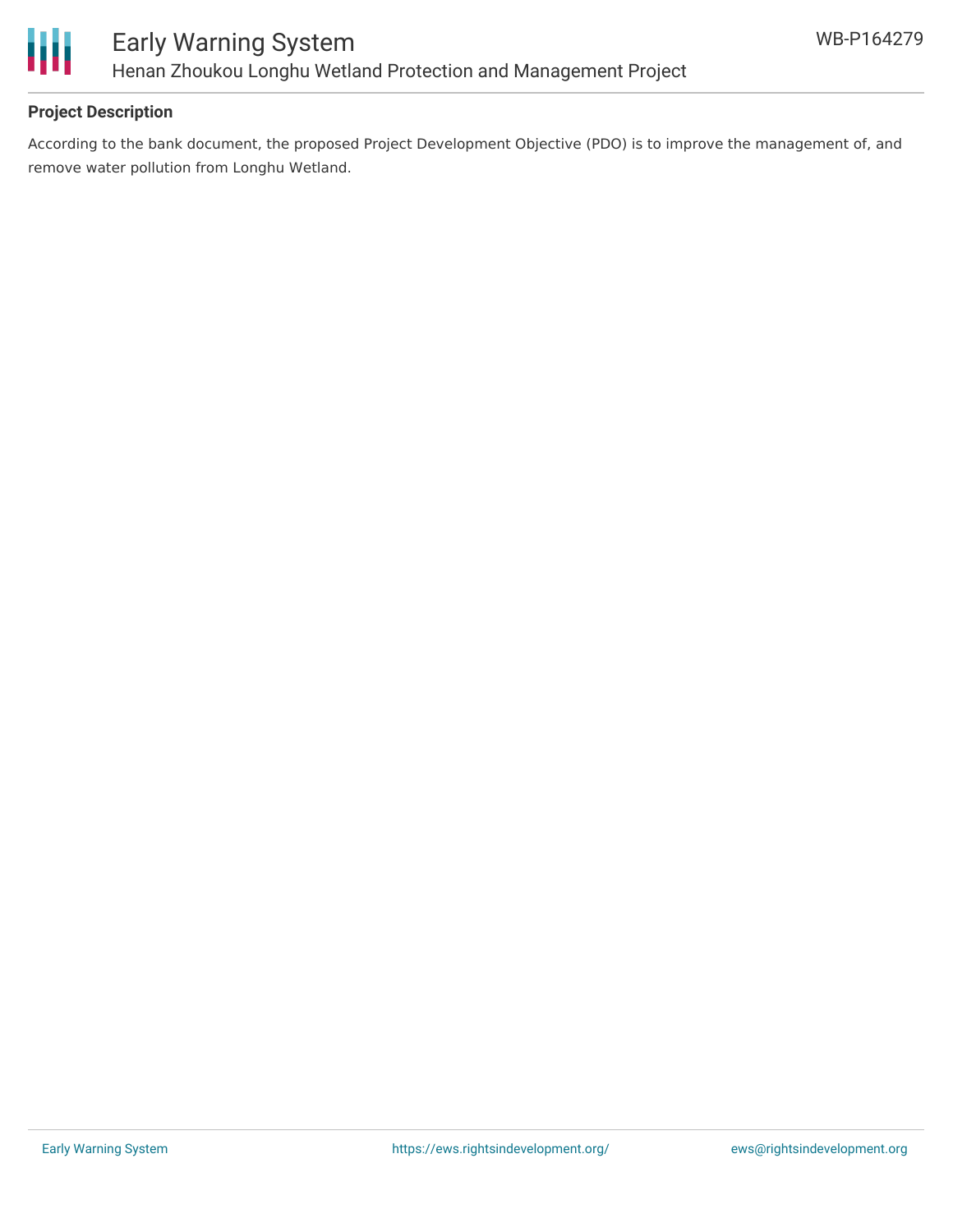

# Early Warning System Henan Zhoukou Longhu Wetland Protection and Management Project

# **Investment Description**

World Bank (WB)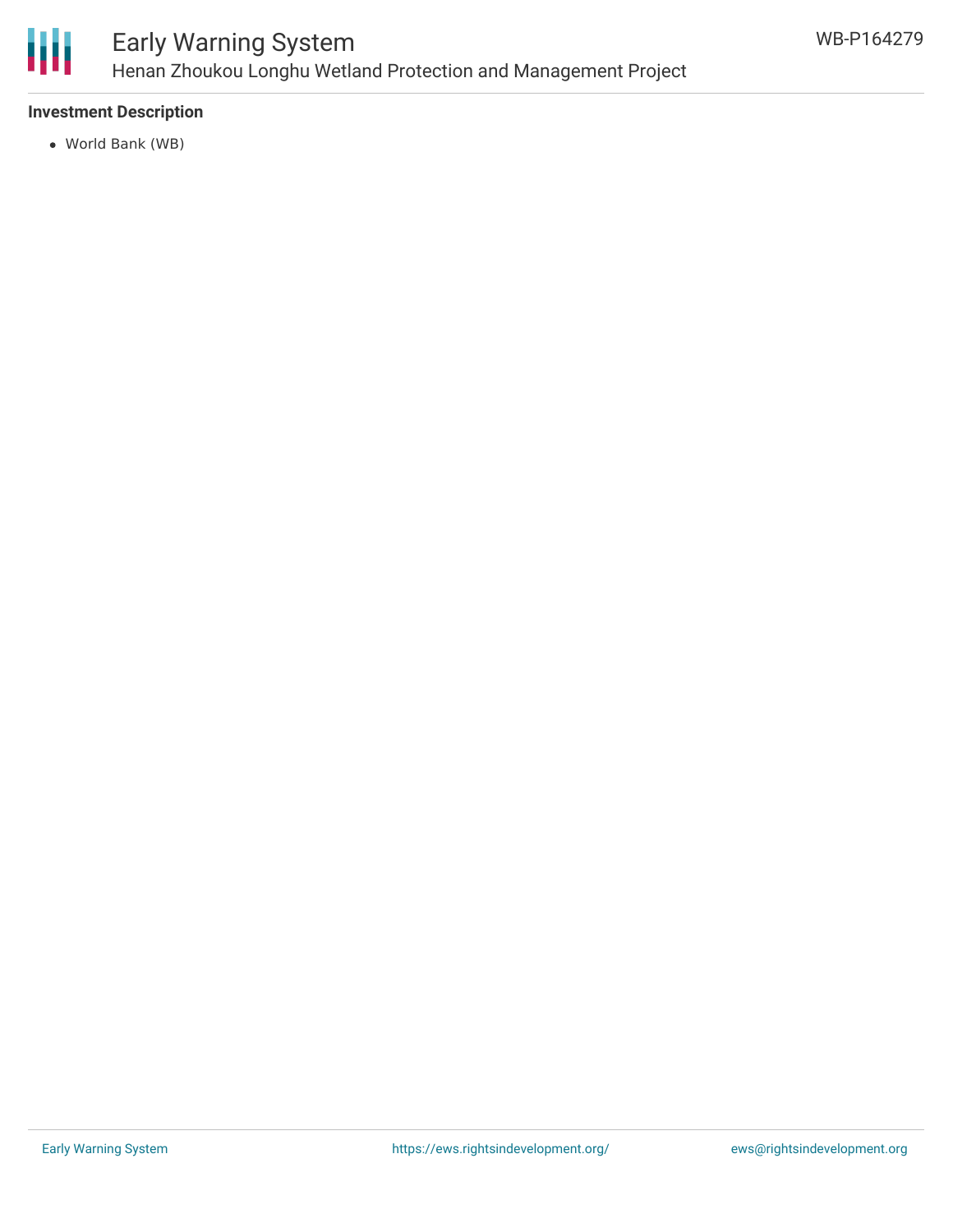

### **Contact Information**

**1/World Bank** Solvita Klapare, Sing Cho Senior Environmental Economist

#### **2/Borrower/Client/Recipient**

Ministry of Finance of People's Republic of China Jiandi Ye Director [yeduanluo@sina.com](mailto:yeduanluo@sina.com)

#### **3/Implementing Agencies**

Huaiyang County Government Tao Liu Director of PMO [88473207@qq.com](mailto:88473207@qq.com)

#### **For more information contact:**

The World Bank

1818 H Street, NW Washington, D.C. 20433

Telephone: (202) 473-1000

Web: <http://www.worldbank.org/projects>

#### **ACCOUNTABILITY MECHANISM OF WORLD BANK**

The World Bank Inspection Panel is the independent complaint mechanism and fact-finding body for people who believe they are likely to be, or have been, adversely affected by a World Bank-financed project. If you submit a complaint to the Inspection Panel, they may investigate to assess whether the World Bank is following its own policies and procedures for preventing harm to people or the environment. You can contact the Inspection Panel or submit a complaint by emailing ipanel@worldbank.org. You can learn more about the Inspection Panel and how to file a complaint at: http://ewebapps.worldbank.org/apps/ip/Pages/Home.aspx.